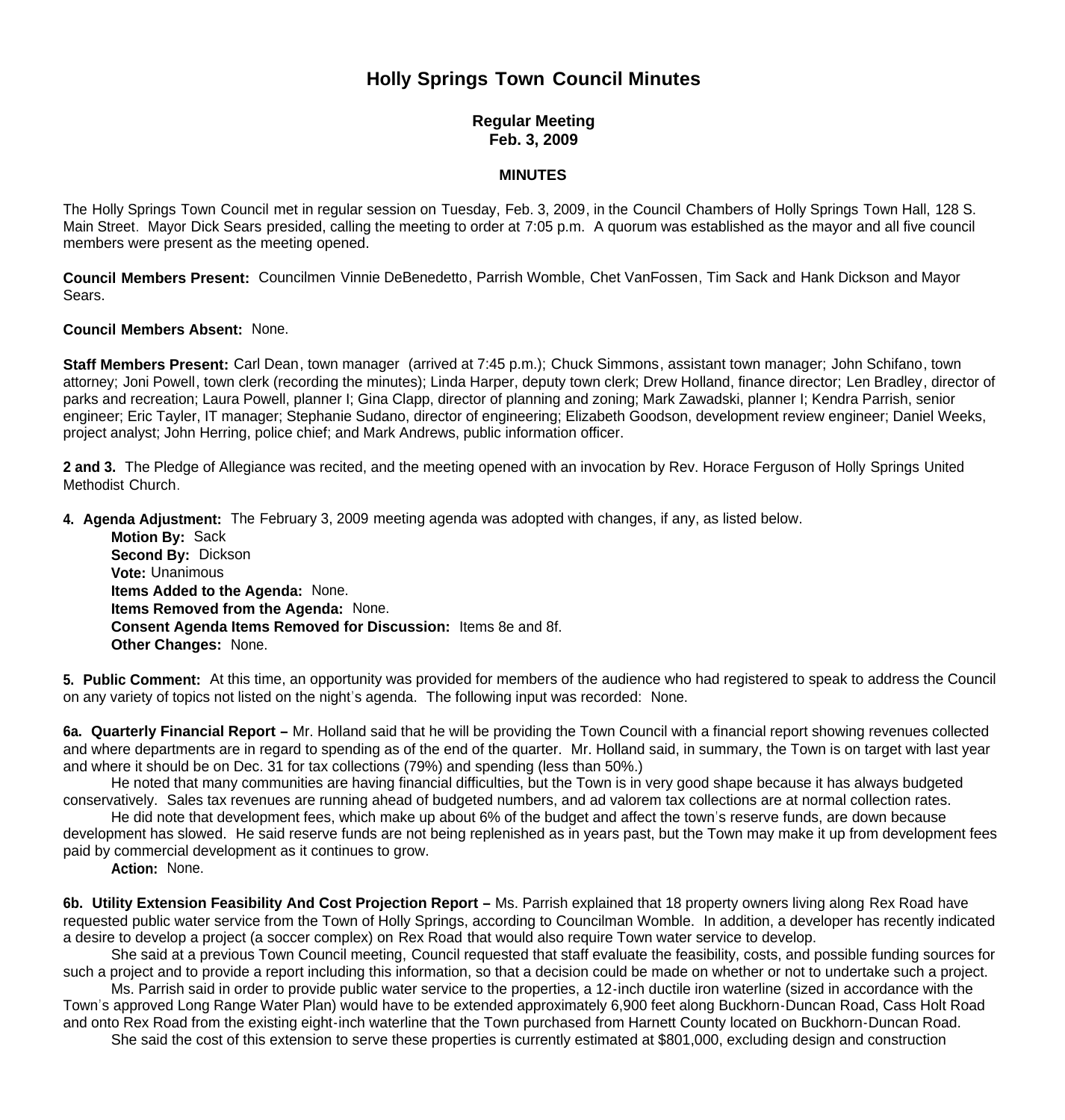inspection (both assumed to be performed by in-house staff.)

 She said benefits of this line extension would be service of water to those private homes that have requested water service, plus providing water to undeveloped properties such as the speculative soccer complex, thereby making it less expensive for development to occur. The waterline extension as proposed would not provide any other benefit in this area; however, if the project were expanded – double to triple its proposed length -- it could be of benefit to existing customers in developments along Avent Ferry Road as it would provide a system loop to address needed redundancy and additional reliability in the town's existing water system.

Ms. Parrish explained that possible funding mechanisms for this project include:

- *By a developer or developers*. This mechanism would not apply in this instance because this is not a development project;
- *By the town via an assessment.* The property owners along the entire waterline route of the needed waterline could petition the Town Council to ask for the waterline extension to be funded by assessment.

 The Town is allowed by General Statutes to install a waterline and charge each property owner who owns property along its frontage a portion of the cost of the waterline via a very prescribed and specific assessment process. The Town's ordinances also reference this method of funding requested waterline extensions.

 Under this scenario, the Town could chose to either assess the whole cost of the waterline against all properties on a frontage basis, or it could chose to assess a lesser percentage of the waterline against all properties on a frontage basis. Or the Town could choose to contribute to the project by offering to reduce the assessed costs by providing design, inspection, and labor costs.

There is a very prescribed process that would have to be followed by the Town in order to assess the project; some amount of financing (at least interim) would have to be provided by the Town since the Town would be required to offer financing terms to the property owners assessed, and the issue of annexation of the properties would have to be dealt with prior to undertaking the project by assessment. This option of financing is required to be undertaken following certain legal steps that begin at the earliest stages of a project. While our Town ordinances allow for undertaking projects by assessment, the Town has never yet undertaken a project in this manner. It is a fairly involved process and the record keeping it precipitates can be very time consuming. More detailed information on this process and its requirements can be provided upon request.

 *By the Town with grant or low-interest loan money*. There are very recent rumors of a Federal Economic Stimulus Package (FESP) that may provide low-interest loans or grants for utility line extensions on a competitive basis to municipalities over the next few months. At this point, staff does not know yet whether utility money will be included in the FESP package nor any of the details on potential utility project requirements.

 The manager and staff will be keeping an eye out for this money to fund at least one waterline extension project in Holly Springs should it materialize. Note that the other waterline extension project that is also being considered for any future FESP money is an extension to Friendship Road for the purpose of stimulating economic development in that area. The project selected – and not the Rex Road extension – would be the one most closely meeting grant requirements should funding become available.

- *By the Town with utility reserve money*.
- *By the Town under an agreement with the residents.* Some variation of this: the residents pay their costs of the extension to the Town up front (costs as determined by the Town) prior to the Town's undertaking the project. The Town could determine these costs to be all costs or some portion of costs, or again could offset their costs by donating labor and professional services.

Two potential partners who are trying to build a soccer complex on Rex Road addressed the Council, explaining that the property they have identified does not have adequate ground water for field irrigation by well.

Then, Ms. Parrish said property owners living along Shadow Valley Road also have requested public water service. In order to provide public water service to these properties, an eight-inch 1,160-foot ductile iron waterline would have to be extended along Shadow Valley Road from the waterline stub off the Bypass to a waterline stub at the back of Somerset Farm Subdivision.

 The benefit of this waterline would be that it would provide water service to properties (currently out of town), some of which have failing wells. A minor secondary benefit would be that a small waterline system interconnection would be added to the Town's waterline network.

**Action:** None. This will be a 2009 Winter Retreat topic.

**7a. Public Hearing**: **Special Exception Use Petition 08-SEU-05 –** Ms. L. Powell said the Town has received an application for a Special Exception Use for a 3,000 square foot drive-through restaurant to be located on 0.84 acres at 321 N. Main Street. The application is for Pizza Hut and seeks permission for a drive-through window for the customer pick-up of dinner orders placed by phone.

 She said the UDO stipulates that any drive-through restaurant proposed in the LB: Local Business District must be approved through the Special Exception Use process. This parcel is a part of the Village Centre Shoppes integrated center and is required to comply with all approved master plan design building materials and colors.

 She said the site would be accessed using the existing shared access drives with the existing Wendy's and Walgreens sites located adjacent to the subject parcel. The site would be utilizing the same plant species and material as the existing sites in the Village Centre Shoppes so as to ensure a uniform design throughout the center.

With that explanation completed, Mayor Sears opened the public hearing to accept sworn testimony. The following testimony was recorded under oath administered by the Town Clerk: None

There being no testimony, the public hearing was closed.

**Action #1:** The Council approved a motion to make and accept the findings of fact to be recorded in the minutes for Special Exception Use Petition #08-SEU-05 for a drive-through restaurant at 321 North Main Street in the LB: Local Business district as submitted by James Heizer of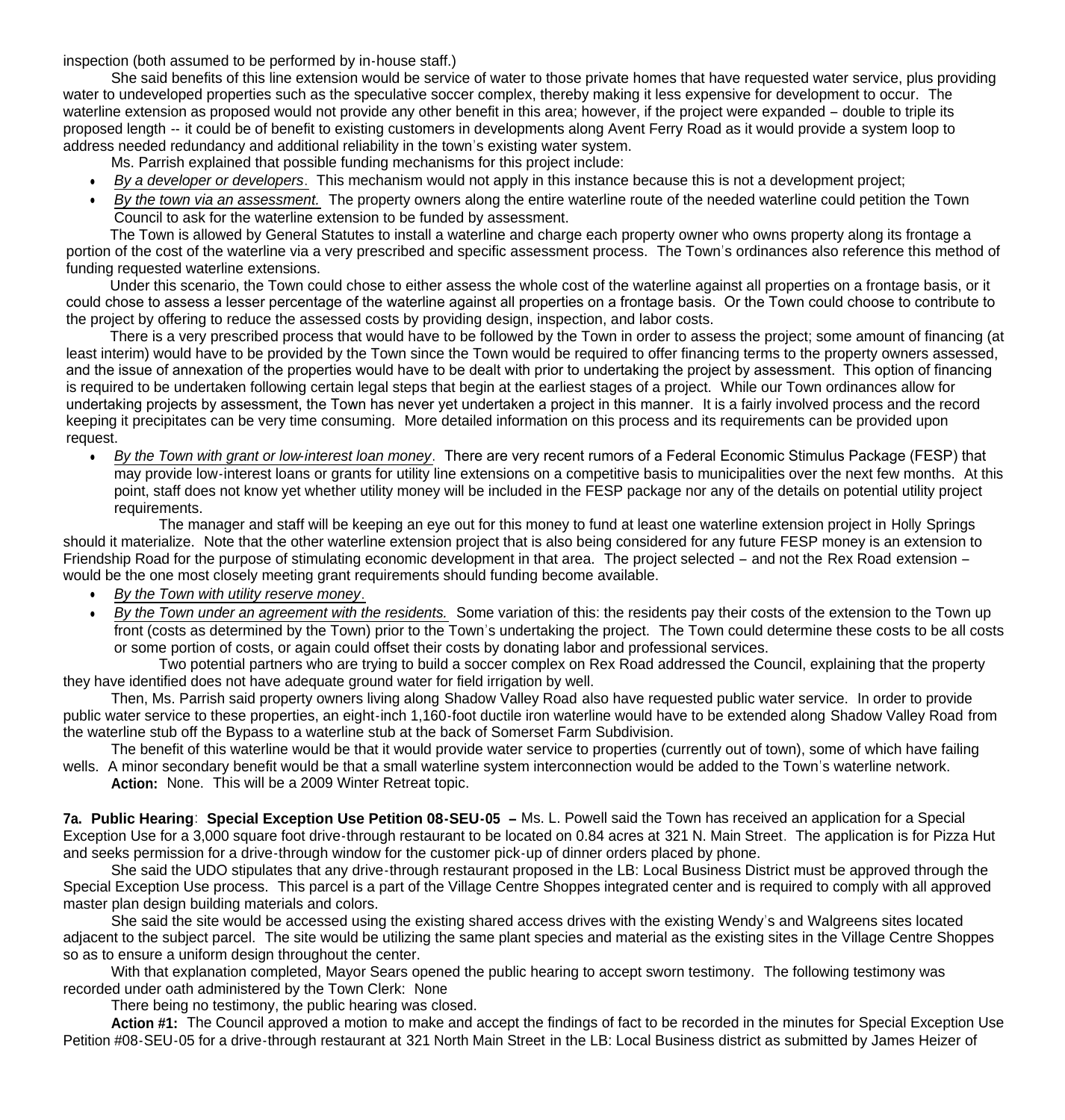Commercial Site Design, dated revised 12/4/2008.

A special exception use may only be granted upon the presentation of sufficient evidence to enable a written determination that:

- a. The proposed use will not be injurious to the public health, safety, comfort, community moral standards, convenience or general welfare;
- b. The proposed use will not injure or adversely affect the adjacent area;
- c. The proposed use will be consistent with the character of the district, land uses authorized therein, and the Town of Holly Springs Comprehensive Plan;
- d. The proposed use shall conform to all development standards of the applicable district (unless a waiver of such development standards is requested as part of the special exception use petition and approved as set forth above, in which case the proposed use shall conform to the terms and conditions of such waiver).
- e. Access drives or driveways are or will be sufficient in size and properly located to: ensure automotive and pedestrian safety and convenience, traffic flow as set forth in Section 7.09 – Pedestrian Circulation and Vehicular Area Design; and, control and access in case of fire or other emergency:
- f. Off-street parking areas, off-street loading areas, trash enclosures, trash pick-up and removal, and other service areas are located so as to be safe, convenient, allow for access in case of emergency, and to minimize economic, glare, odor, and other impacts on adjoining properties and properties in the general neighborhood;
- g. The lot, building or structure proposed for the use has adequate restroom facilities, cooking facilities, safety equipment (smoke alarms, floatation devices, etc.), or any other service or equipment necessary to provide for the needs of those persons whom may work at, visit or own property nearby to the proposed use;
- h. Utilities, schools, fire, police and other necessary public and private facilities and services will be adequate to handle the needs of the proposed use;
- i. The location and arrangement of the use on the site, screening, buffering, landscaping, and pedestrian ways harmonize with adjoining properties and the general area and minimize adverse impacts; and,
- j. The type, size, and intensity of the proposed use (including but not limited to such considerations as the hours of operation and numbers of people who are likely to utilize or be attracted to the use) will not have significant adverse impacts on adjoining properties or the neighborhood. **Motion By:** Sack

**Second By:** DeBenedetto

**Vote:** Unanimous.

*A* c*opy of the Special Exception Use Petition 08-SEU-05 addressing the findings of fact is incorporated into these minutes as addendum pages.*

Action #2: The Council, having made findings of fact that the project meets the requirements to be granted a Special Exception Use, approved a motion to approve Special Exception Use #08-SEU-05 for a drive-through restaurant as submitted by James Heizer of Commercial Site Design, dated revised 12/4/2008 with the following conditions:

- 1. A fee-in-lieu of downstream pump station upgrades will be required with this project.
- 2. The following item is to be addressed with the  $1<sup>st</sup>$  construction drawing submittal:
	- a. Additional review of the proposed storm drain system will be required. The current plan diverts water onto the private access road; this will need to be changed on the construction drawings. Any storm drain that is added will need to be within a private drainage easement.
- 3. The applicant shall revise the architectural elevations to include brick material with beige solider course detail for the refrigeration unit located at the rear of the building within 10 business days following Town Council approval.

**Motion By: Sack Second By: DeBenedetto Vote:** Unanimous.

**7b. Public Hearing: Ordinance 09-01, ETJ Extension -** Ms. Clapp said on Jan. 12, 2009, the Wake County Board of Commissioners granted the Town of Holly Springs the authority to extend its Extraterritorial Jurisdiction to add four parcels along the updated Fuquay-Varina – Holly Springs Annexation Agreement Line.

 From that date, the Town has 60 days to adopt an ordinance accepting the new ETJ area and set the zoning for the new area. The deadline is March 13, 2009.

 Planning & Zoning has sent a series of letters regarding each step of the process to the affected property owners in the new ETJ area, posted public hearing signs on the properties as required, and advertised in the local papers as required.

 When the new ETJ is accepted by the Town Council, the area will be zoned Holly Springs R-30: Residential District as specified in UDO Section 1.20, H., "All real property annexed into the Town of Holly Springs or added to the Town of Holly Springs' extraterritorial jurisdiction after the effective date of this UDO shall be considered zoned to the R-30 District of this UDO."

With that explanation completed, Mayor Sears opened the public hearing to accept input. The following comments were recorded: None. There being no comments, the public hearing was closed.

**Action:** The Council approved a motion to adopt Ordinance #09-01, an ordinance extending the Town of Holly Springs Extraterritorial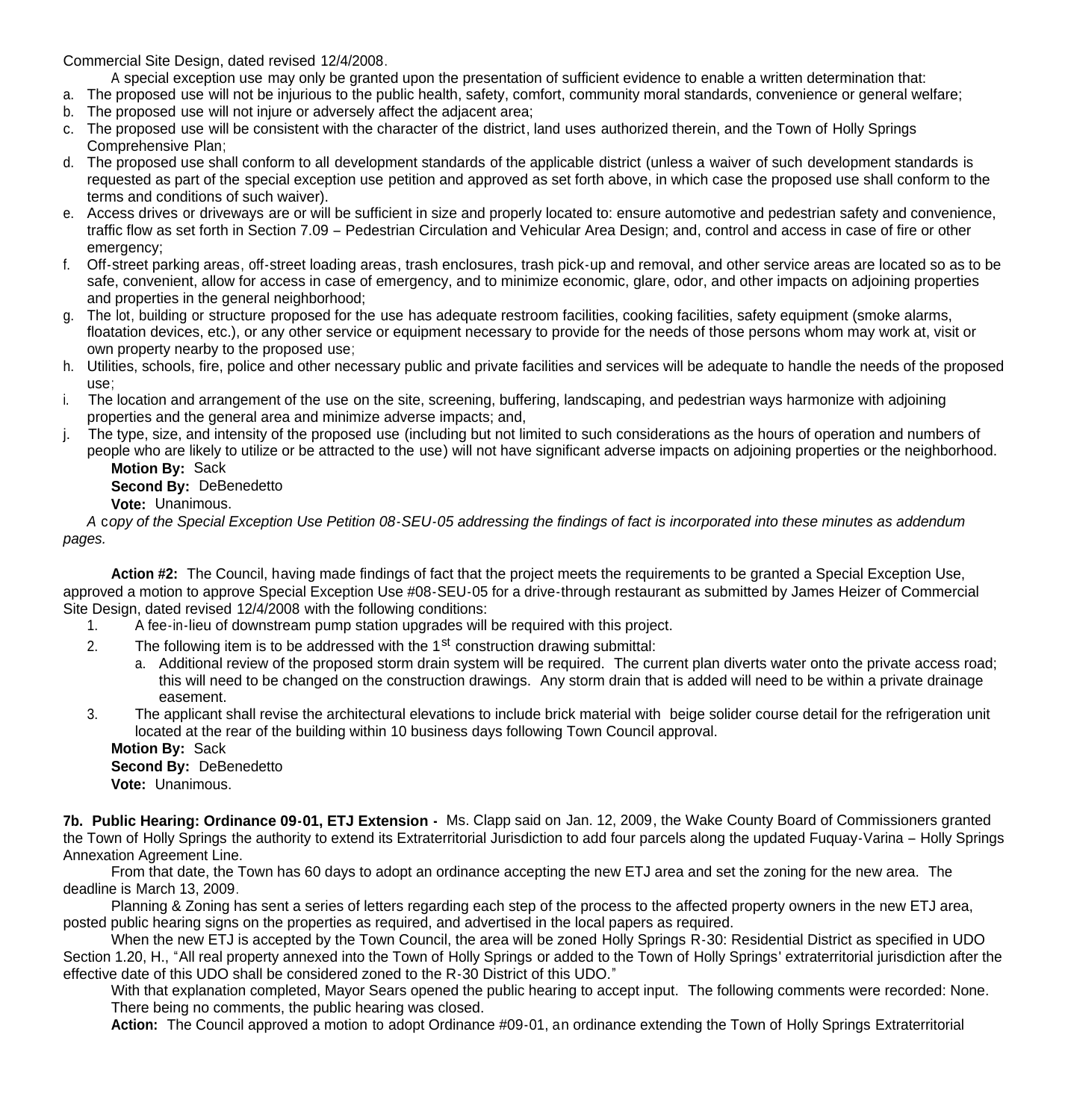Jurisdiction and setting the zoning of the affected properties at R-30, per the UDO.

**Motion By:** Womble **Second By: DeBendetto** 

**Vote:** Unanimous.

*A* c*opy of Ordinance 09-01 is incorporated into these minutes as addendum pages.*

**8. Consent Agenda:** The Council approved a motion to approve all remaining items on the Consent Agenda. The motion carried following a motion by Councilman Dickson, a second by Councilman VanFossen and a unanimous vote. The following actions were affected:

8a Budget Report – The Council received a report of amendments to the FY 2008-09 budget approved by the town manager. *A* c*opy of the budget amendment report is incorporated into these minutes as an addendum page.*

8b. Budget Amendment, \$285,000 – The Council adopted an amendment to the FY 2008-09 budget in the amount of \$285,000 to pay water capacity charges to the City of Raleigh under a contract revised Oct. 21, 2008. *A* c*opy of the budget amendment is incorporated into these minutes as an addendum page.*

8c. Mutual Aid Agreement – The Council authorized the Director of Public Works to enter into a mutual aid agreement to allow coordination of personnel and equipment among municipalities in Wake County during emergencies. *A* c*opy of the mutual aid agreement is incorporated into these minutes as addendum pages.*

8d. Budget Amendment, \$13,500 – The Council adopted an amendment to the FY 2008-09 budget in the amount of \$13,500 to carry site certification project funds budgeted in FY 2007-08 over to this year. *A* c*opy of the budget amendment is incorporated into these minutes as an addendum page.*

8e. Website Design Contract – This item was removed from the Consent Agenda during agenda adjustment.

8f. Green Oaks Parkway 4-lane Project Change Order #1 – This item was removed from the Consent Agenda during agenda adjustment. 8g. Bass Lake Interceptor Change Order #1 – The Council authorized contract change order No. 1 with Fechko Excavation to extend the contract time period by 44 days for clearing work on the Bass Lake interceptor. A c*opy of change order #1 is incorporated into these minutes as addendum pages.*

8h. Bass Lake Interceptor Change Order #2 – The Council authorized contract change order No. 2 with Fechko Excavation in the amount of \$7,455 for additional work required on the Bass Lake interceptor. A c*opy of change order #2 is incorporated into these minutes as addendum pages.*

8i. Bass Lake Interceptor Change Order #3 – The Council authorized contract change No. 3 with Fechko Excavation to extend the contract time period by 24 days at no cost for clearing work on the Bass Lake interceptor. A c*opy of change order #3 is incorporated into these minutes as addendum pages.*

8j. Arbor Creek Entrance Sign Hold Harmless Agreement – The Council accepted a Maintenance, Indemnity and Hold Harmless Agreement and liability insurance for sign installation petition #08-SP-86 and #08-SP-89, Arbor Creek entrance monument signs. A c*opy of the Maintenance, Indemnity and Hold Harmless agreement is incorporated into these minutes as addendum pages.*

8k. Resolution 09-01 – The Council adopted Resolution 09-01 directing the town clerk to investigate the sufficiency of annexation petition A09- 01 and setting a public hearing on the question of annexation for Tuesday, Feb. 17, 2009. A c*opy of Resolution 09-01 is incorporated into these minutes as addendum pages.*

8l. Wastewater Treatment Plant Wireless Communications Contract – The Council authorized a contract with Windchannel in the amount of \$14,550, payable from within WWTP project contingency, for a wireless communications tower at the plant site. A c*opy of the Windchannel contract is incorporated into these minutes as addendum pages.*

8m. Holly Springs Boundary Map – The Council authorized a contract with Benchmark in the amount of \$5,000 for an accurate boundary map of Holly Springs. A c*opy of the Benchmark contract is incorporated into these minutes as addendum pages.*

8n. Budget Amendment, \$1,500 – The Council adopted an amendment to the FY 2008-09 budget in the amount of \$1,500 to carry prospect development funds budgeted in FY 2007-08 over to this year. A c*opy of the budget amendment is incorporated into these minutes as an addendum page.*

8o. Village District Master Streetscape Plan Design Contract – The Council authorized a contract with Withers & Ravenel in the amount of \$15,000 for design of a Village District master streetscape plan. A c*opy of the Withers & Ravenel contract is incorporated into these minutes as addendum pages.*

8e. Website Design Contract – Councilman DeBenedetto asked if any local website designers had been contacted about the prospects of redesigning the town's website. Ms. J. Powell responded that no local firms were considered.

**Action:** The Council authorized staff to enter a contract with Web Full Circle of Charlotte in the amount of \$10,780 for website design. **Motion By:** Sack

**Second By:** VanFossen

**Vote:** The motion carried following a 4-1 vote. Councilmen Womble, VanFossen, Sack and Dickson voted for the motion. Councilman DeBenedetto voted against.

8f. Green Oaks Parkway 4-lane Project Change Order #1 – Councilman DeBenette wanted confirmation that this contract change order was for the town's portion of the project. Staff responded that it was the four-lane portion of the project, which is the town's portion.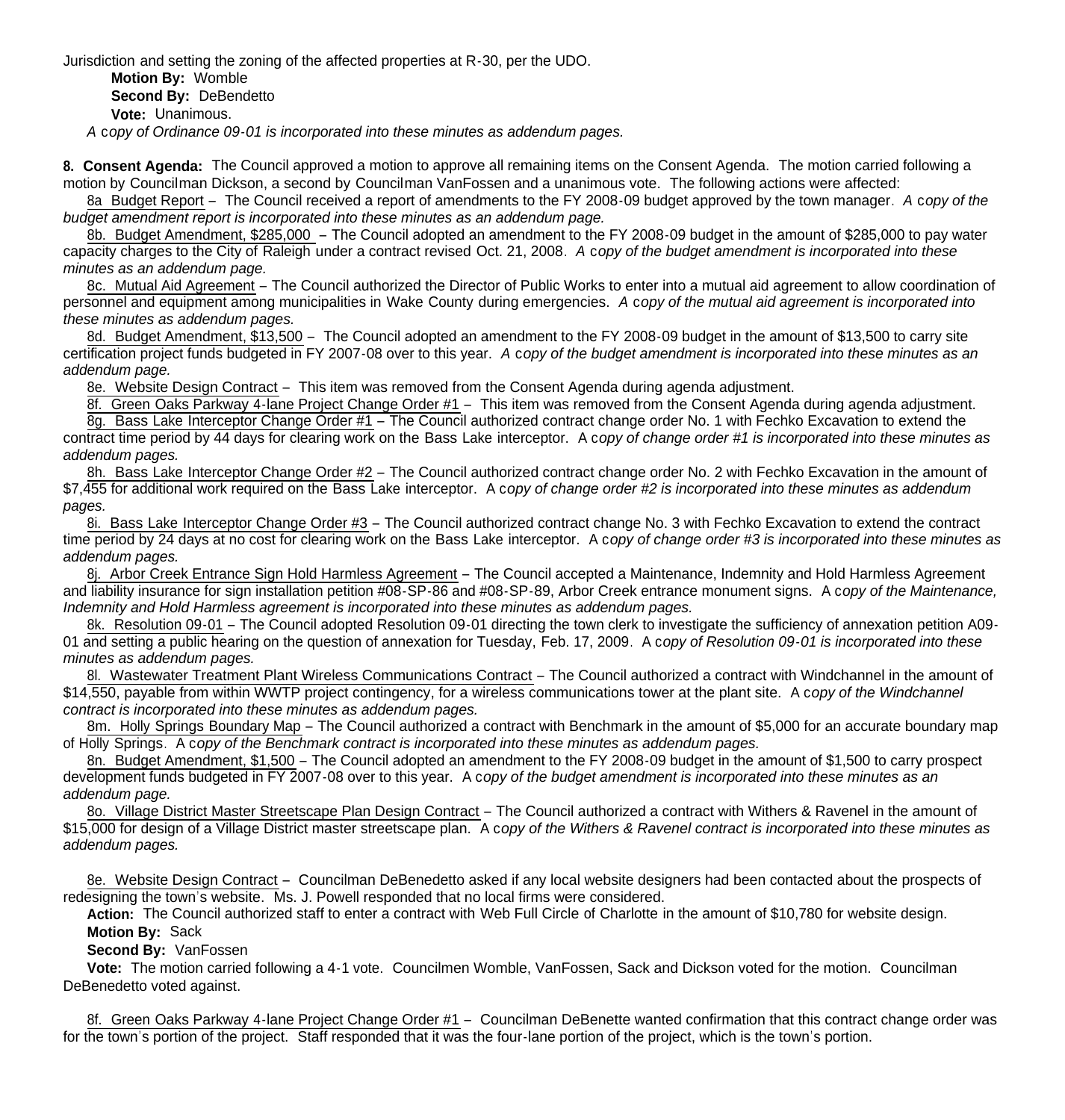Action: The Council authorized contract change order No. 1 with Triangle Paving in the amount of \$2,600 for relocating waterline in the Green Oaks Parkway 4-lane project.

**Motion By:** VanFossen **Second By:** DeBenedetto **Vote:** Unanimous. *A* c*opy of change order #1 is incorporated into these minutes as addendum pages.*

**9a. Piney Grove-Wilbon Road Extension Contract** – Mr. Simmons advised the Council that the town manager wanted to table this item until he gathers more information from NCDOT.

**9b. Green Oaks Parkway Change Order #5 –** Ms. Sudano said staff requests consideration of the final adjusting change order for the two-lane portion of Green Oaks Parkway under the three-party agreement with Fowler Construction.

She said change order #5 is a credit adjusting change order in the amount of \$22,452.91.

**Action:** The Council approved a motion to approve contract Change Order 5 adjusting the two-lane portion of Green Oaks Parkway under the three-party agreement with Fowler Construction with a credit of \$22,452.91.

Councilman DeBenedetto asked if payment to Fowler had been made. Staff responded not completely.

**Motion By:** Sack

**Second By:** DeBenedetto

**Vote:** Unanimous.

A c*opy of contract change order #5 is incorporated into these minutes as addendum pages.*

**9c. Holly Glen Commercial, 08-MAS-04 -** Ms. L. Powell said the Town has received a request for a master subdivision plan located at the intersection of Holly Meadow Drive and Avent Ferry Road. The project area contains approximately 7.47 acres and would allow for non-residential uses permitted in the local business zoning district.

 She said the applicant has chosen to follow the detailed master plan option and has included internal circulation systems, utility connections and internal access with this plan.

With the submittal of Holly Glen Commercial Master Plan, the developer had requested consideration of a waiver of the street design requirements of UDO Section 7.07. The UDO requires that any project or subdivision complete the road improvements along the entire road frontage from centerline to the edge of the right-of-way in accordance with the Town's Thoroughfare Plan. The Town's Thoroughfare Plan calls for the ultimate cross-section for Avent Ferry Road to be 74 feet back to back on 100 feet of right of way.

 Ms. Powell said specifically, the developer was asking to allow phasing of the required road improvements for the subdivision with each lot along Avent Ferry Road.

 She said it is staff's recommendation was that the waiver not be granted and that the road improvements be completed at one time with the first portion of the subdivision plan.

Subsequently, the applicant withdrew the waiver request.

Jimmy Cobb of the Planning Board addressed the Council, reporting that the Planning Board had recommended approval of the plan following a 5-1-1 vote. He said the dissenting voter was concerned about access to the property from Avent Ferry Road.

Council members agreed that the right-in / right-out was shown on the plan was adequate.

**Action:** (Actions #1 and #2 called for agenda packets were eliminated as the applicant withdrew the request.) The Council approved a motion to approve detailed Master Plan #08-MAS-04 for Holly Glen Commercial as submitted by Tony Tate Architecture, project number 08012, dated revised 12/1/2008 with the following conditions:

- 1. A fee-in-lieu of upgrade will be required for this project for the Pump Station and/or Force Main.
- 2. A fee-in-lieu of construction of the median on Avent Ferry Road will be required for this project.
- 3. The following items will be required with the 1<sup>st</sup> development plan associated with this subdivision:
	- *a.* All infrastructure improvements for the subdivision must be complete. This includes:
		- *i.* Utility extensions necessary to serve each lot for subdivision.
		- *ii.* Road improvements for Avent Ferry Road along the full frontage of the subdivision as shown on the Town of Holly Springs' Thoroughfare Plan – half of a 74' btb on 100' ROW including median. *(if waiver granted by Town Council, this condition will need to be updated to reflect decision)*
- 4. The following items will be required with each development plan associated with this subdivision:
	- a. Provide completed Industrial Waste short survey Form An Industrial Sewer Permit Application is required for non-residential sewage waste streams; for non-residential waste streams (Check Town Ordinance and State rules to insure compliance.).
	- b. Provide the Grease Trap Form as required for all businesses that will be handling fats, oils, or grease (i.e. restaurants).
	- c. A Traffic Impact Analysis will be required for each lot.
	- d. Area 1, 2, and 3 will be required to meet the Town of Holly Springs NPDES Ph.II Post Construction Stormwater Ordinance.
- 5. The following items will be required prior to a grading permit being issued or construction drawing approval each lot:
	- a. Payment of Stormwater Fee-in-Lieu will be required for Areas 1, 2, and 3.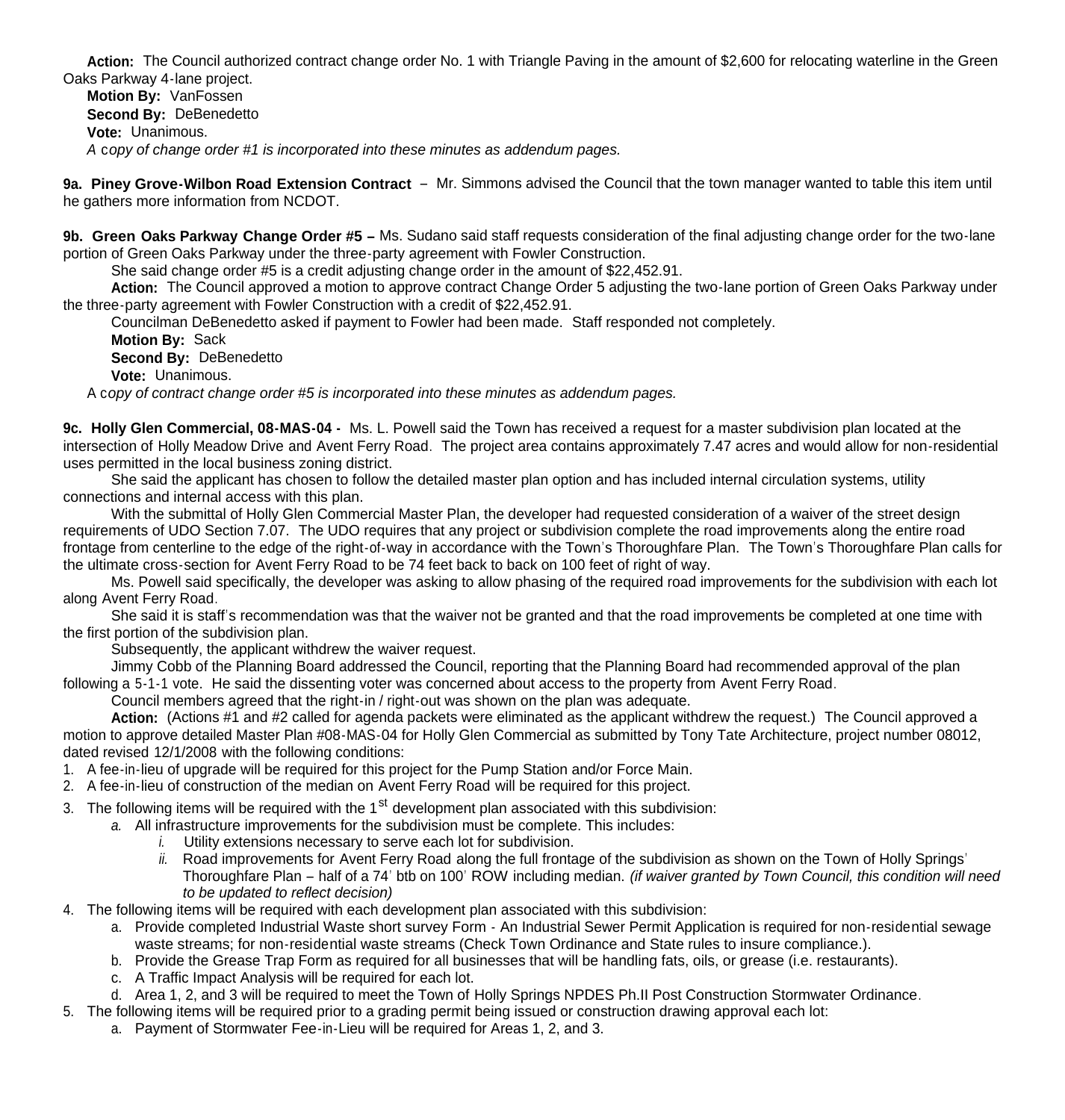- b. Provide a recorded plat dedicating the utility easement along the right-of-way of Holly Meadow Drive from the existing manhole to Avent Ferry Road for a future sewer extension to be completed by another developer.
- 6. Within 10 business days of the Town Council action of this plan, the following items must be addressed on revised plans submitted: a. Label the entrance on Avent Ferry Road as future right in/right out access only.

**Motion By:** VanFossen **Second By:** Womble **Vote:** Unanimous.

**9d. Chick-Fil-A, 08-DP-14 –** Mr. Zawadski said the Town has received a request for a development plan for outparcel #2 located within the Southpark Village integrated center. The property is 1.66 acres and is located at the intersection of Ralph Stephens Road and GB Alford Highway. The proposed development plan is for the construction of a 4,596-square-foot Chick-Fil-A restaurant.

He said the plan proposes a total of 65 parking spaces located on the southern side of the building (see parking waiver request for the location of the parking spaces.) Pedestrian connections are provided to connect the sidewalk along the vehicular access drive with the front entrance to the building. The site also includes a single drive-through lane located on the eastern side of the building.

Mr. Zawadski said the building is subject to the colors and materials approved with the Southpark Village Design Guidelines as well as the new UDO commercial architectural requirements. The building is proposed to be constructed primarily with two shades of brown brick and a light brown accent brick. The proposed architecture includes a variety of Building Massing and Façade Treatments as required by the UDO. Specific features include: building base, body, and cap, roofline variation, façade modulation, windows, awnings, decorative brick patterns, decorative building lighting.

He said a request for alternate architectural compliance was submitted with the project to utilize decorative brick windows in replace of traditional glass windows along the sides of the building. Staff supports this request since traditional glass windows are infeasible in these areas due to the location of the kitchen, drive-through, and interior storage areas.

**Action #1:** The Council approved a motion to make and accept the findings of fact to be recorded in the minutes for a waiver of regulations of UDO Section 7.04 E.,3 to allow more than 75% of the parking to be placed between the front building line and front property line in association with Development Plan 08-DP-14 for Chick-Fil-A.

Findings of Fact:

- 1. A parking demand study completed by a third party that provides evidence regarding:
	- a. Peak usage estimates based on reliable data collected from comparable uses located within the same or similar market areas as the Town of Holly Springs. Comparable uses will be determined based on density, scale, bulk, area, type of activity, and location; and,
	- b. Number of employees on the largest shift; and,
	- c. Minimum number of spaces needed to meet the parking demand for the specific use; and,
- 2. The inclusion of parking above 110% of the minimum parking requirements; and, or locating more than 75% of the total number of *off-street parking spaces* between the front *building line* and the property line will not cause negative impacts on the environment and adjacent properties (i.e. Will any additional screening, pervious pavement, shared parking, rain gardens, etc. be provided?); and,
- 3. The proposed development is consistent with the intent of the *Comprehensive Plan*; and,
- 4. The proposed development is consistent with the intent and purpose of this UDO.
- **Motion By:** Womble
- **Second By:** DeBenedetto

**Vote:** Unanimous.

**Action #2:** Having made the necessary findings of fact, the Council approved a motion to approve a waiver of regulations of UDO Section 7.04 E.,3 to allow more than 75% of the parking to be placed between the front building line and front property line in association with Development Plan 08-DP-14 for Chick-Fil-A.

**Motion By:** Sack **Second By:** Womble **Vote:** Unanimous.

**Action #3:** The Council approved a motion to make and accept the findings of fact to be recorded in the minutes for the alternate Means of Compliance of Architectural Regulations of UDO Section 3.08, A, 1. c (2)(c)(ii) Architectural and Site Design Requirements to allow for decorative brick windows to be used in place of traditional glass windows along the sides of the building in association with Development Plan 08-DP-14 Chick-Fil-A.

Alternate Compliance Findings of Fact:

- 1. The proposed development represents the use of (*building material*s, colors, textures, *building* architecture, roof features, façade modulation, *building* orientation, *signs*, landscaping, lighting or *open space*) which will result in a development pattern which is equivalent to or superior to that achievable under the applicable regulations;
- 2. The proposed development will be compatible with and will enhance the *use* or value of area properties;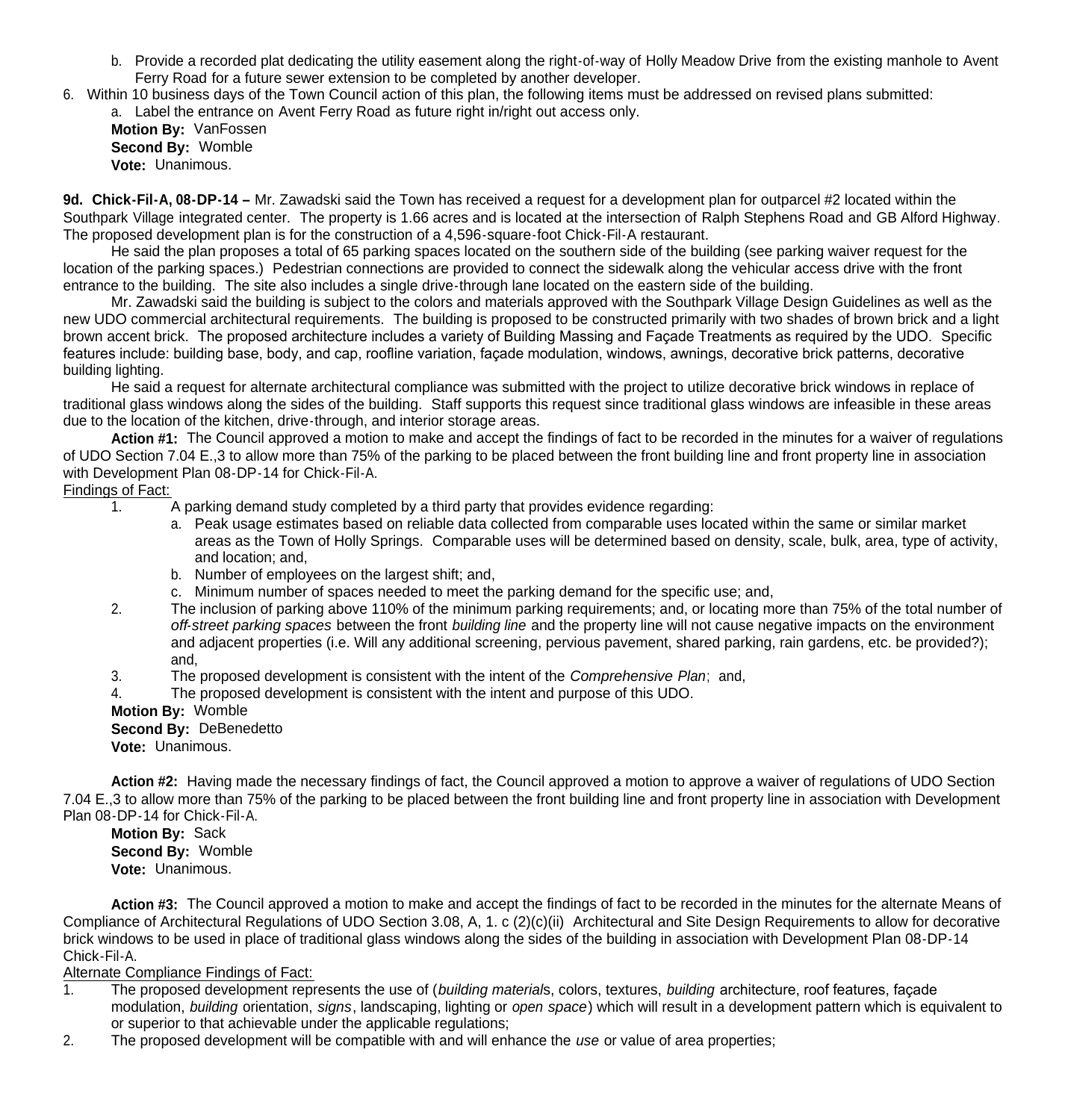- 3. The proposed development is consistent with the intent of the *Comprehensive Plan*; and,
- 4. The proposed development is consistent with the intent and purpose of this UDO. **Motion By:** Dickson **Second By:** Womble

**Vote:** Unanimous.

Action #4: Having made the necessary findings of fact, the Council approved a motion to approve the request to allow for an Alternate Means of Compliance of Architectural Regulations of UDO Section 3.08, A, 1. c (2)(c)(ii) Architectural and Site Design Requirements to allow for decorative brick windows to be used in place of traditional glass windows along the sides of the building in association with Development Plan 08- DP-14 for Chick-Fil-A.

**Motion By:** Dickson **Second By:** DeBenedetto **Vote:** Unanimous.

**Action #5:** The Council approved a motion to approve Development Plan #08-DP-14 for Chick-Fil-A as submitted by G. Robert George and Associates, LLC., project number: 1745-2, dated revised 12/23/2008 with the following conditions:

- 1. All conditions of approval for the Southpark Village Master Plan will apply to this plan.
- 2. Sign permits are required to be obtained prior to signage installation.
- 3. A fee-in-lieu of pump station upgrade will be required.

**Motion By:** Womble **Second By:** VanFossen **Vote:** Unanimous.

**9e. Burger King, 08-DP-15 –** Mr. Zawadski said the Town has received a request for a development plan for outparcel #3 located within the Southpark Village integrated center. The property is .82 acres and is located at the intersection of Village Walk Drive and Ralph Stephens Road. The proposed development plan is for the construction of a 2,541-square-foot Burger King restaurant.

He explained the plan proposes a total of 27 parking spaces located throughout the site. Pedestrian connections are provided through the parking lot to connect the front entrance of the building to the sidewalk along Village Walk Drive and Ralph Stephens Road. The site also includes a single drive-through lane and by-pass lane located on the northern side of the building.

The building is subject to the colors and materials approved with the Southpark Village Design Guidelines as well as the new UDO commercial Architectural requirements. The building is proposed to be constructed primarily with two shades of brown brick. The proposed architecture includes a variety of Building Massing and Façade Treatments as required by the UDO. Specific features include: building base, body, and cap, roofline variation, façade modulation, windows, awnings, decorative brick patterns, decorative building lighting.

Mr. Zawadski said two requests for alternate architectural compliance were submitted with the project. The first request was for an illuminated red parapet signage band to replace a traditional cornice for a portion of the building cap. Staff did not support this request since all other buildings in the development were approved with traditional brick and EIFS cornices. Staff felt that a red plastic signage band was not an appropriate cornice treatment and would not be in harmony with the development. The Planning Board also determined that a red signage band along the top of the building would not be consistent with the development. During the meeting, the applicant offered to provide a traditional cornice as shown on the rest of the building and apply for the red band to be placed below the cornice through the sign permitting process (see condition 4b.) Due to this change, the alternate compliance (Action #1 below) is no longer needed.

He said the second request is to utilize decorative brick windows to replace traditional glass windows along the sides of the building. Staff supports this request since traditional glass windows are infeasible in these areas due to the location of the kitchen, drive-through, and interior storage areas.

**Action #1:** The Council approved a motion to make and accept the findings of fact to be recorded in the minutes for an alternate means of compliance of UDO Section 3.08, A, 1. c (2)(c)(ii) Architectural and Site Design Requirements to allow for decorative brick windows to be used in place of traditional glass windows along the sides of the building in association with Development Plan 08-DP-15 for Burger King. Alternate Compliance Findings of Fact:

1. The proposed development represents the use of (building materials, colors, textures, building architecture, roof features, façade modulation, building orientation, signs, landscaping, lighting or open space) which will result in a development pattern which is equivalent to or superior to that achievable under the applicable regulations;

- 2. The proposed development will be compatible with and will enhance the use or value of area properties;
- 3. The proposed development is consistent with the intent of the Comprehensive Plan; and,
- 4. The proposed development is consistent with the intent and purpose of this UDO.
	- **Motion By:** Sack **Second By:** Womble
		- **Vote:** Unanimous.

**Action #2:** Having made the necessary findings of fact, the Council approved a motion to allow for an Alternate Means of Compliance of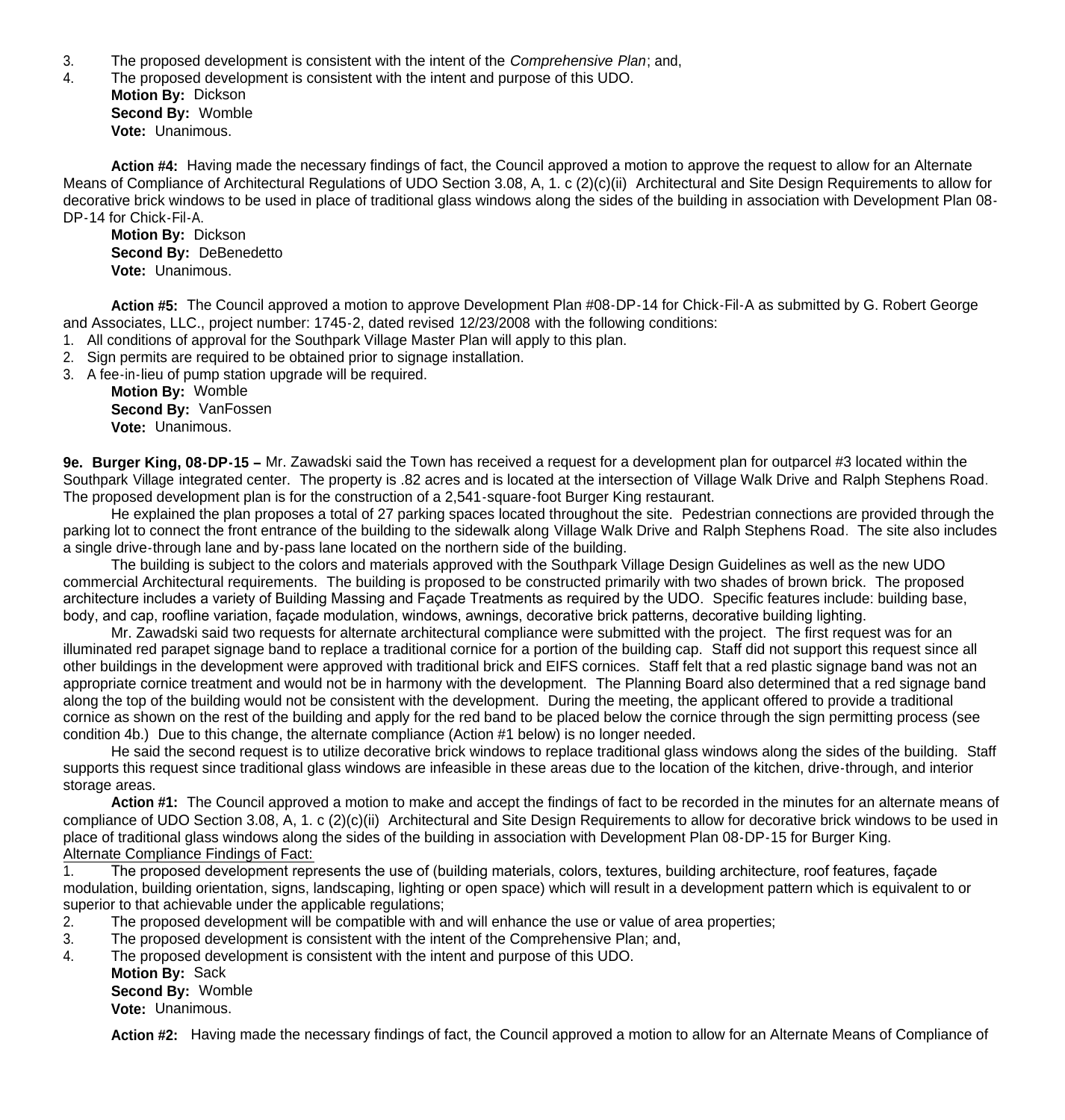Architectural Regulations of UDO Section 3.08, A, 1. c (2)(c)(ii) Architectural and Site Design Requirements to allow for decorative brick windows to be used in place of traditional glass windows along the sides of the building in association with Development Plan 08-DP-15 Burger King.

**Motion By:** Sack **Second By:** DeBenedetto **Vote:** Unanimous.

**Action #3:** The Council approved a motion to approve Development Plan #08-DP-15 for Burger King as submitted by Stimmel Associates, PA, project number ROC-40, dated revised 12/23/2008 with the following conditions:

- 1. All conditions of approval for the Southpark Village Master Plan will apply to this plan.
- 2. Sign permits are required to be obtained prior to signage installation.
- 3. A fee-in-lieu of pump station upgrade will be required.
- 4. Prior to issuance of Building Permit, the following must be completed:
- a. A lighting plan must be submitted to and approved by the Department of Planning and Zoning.
- b. A traditional building cornice shall be provided on the building to comply with UDO requirements and SPV Design Guidelines. **Motion By:** DeBenedetto
	- **Second By:** Womble **Vote:** Unanimous.

**9f. Primrose School, 08-DP-16 -** Ms. L. Powell said the Town has received a request for a development plan for a Primrose School child care center, to be located near the intersection of Avent Ferry Road and Holly Meadow Drive, which leads into the Overlook at Holly Glen Subdivision. This is a part of the Holly Glen commercial subdivision master plan.

 The building is proposed to be approximately 11,750 square feet. This would be a primary use within Local Business zoning. The proposed building would be oriented with the front of the building facing Avent Ferry Road. There are 45 parking spaces proposed, and pedestrian connections to both Avent Ferry Road and to the proposed sidewalk along Holly Meadow to be built as Holly Glen Commercial develops.

She said this building would be subject to the recently adopted commercial architectural requirements. However, because the nature of the use is a child care center and not a more traditional commercial use, according to the applicant, classrooms must be partitioned adequately, and the 50% glass requirement for the first 15 feet of the building façade that faces adjacent development and a front lot line cannot be met. The applicant has provided the following: Glass Provided: Front Elevation, 10%; Left Side Elevation, 15%.

 The applicant has provided decorative fencing along the front elevation, use of decorative vents, and shutters as an Alternate Means of Architectural Compliance request, and because of their efforts, staff concurs with the request.

Ms. Powell said two parking waivers are being requested with the development plan. The first waiver requests to allow more than 75% of parking spaces to be located in front of the building and the second request is to provide more than 110% of the minimum number of spaces required. Staff feels the applicant has provided adequate justification to locate all of the parking spaces between the front of the building and the adjacent right of way (the nature of the use suggests that the playgrounds must be located behind the building to promote health, safety and welfare for children and staff.) However, Staff does not feel any additional parking spaces are needed beyond the 110% maximum requirement based on the parking demand study.

The current Primrose plan proposes 150% of the minimum number of required spaces for a total of 45 parking spaces at a rate of 11.75 spaces per 1,000 square feet. The parking demand study recommends that child care centers provide 150% of the minimum number of spaces required by the UDO at a rate of 11.75 spaces per 1,000 square feet. This recommendation is a worst-case scenario that includes traffic congestion measures, and effective parking supply increases. The actual average observed occupancy was 31 spaces, which is one space over the UDO requirement of 30 spaces. However, the Urban Land Institute supports providing above the capacity observed to ensure eliminating safety concerns that could arise by circling around in search of parking spaces while maintaining traffic pick-up / drop-off flow throughout the development.

Ms. Powell said based on the results of the parking study, as well as Urban Land Institute recommendations, staff suggests utilizing 120% of the allowed parking by the UDO with a waiver, which would allow for a total of 36 spaces.

# **Parking Data Summary**

Minimum Spaces - 30 spaces Maximum without a waiver (110%) - 33spaces Maximum with a waiver (150%) - 45 spaces Proposed (150%) - 45 spaces Parking Study recommendation (150%)- 45 spaces Primrose at Westlake (10,175 sf) (116.5%) - 35 spaces All About Kids (10,822 sf) (160%) - 48 spaces Staff recommendation (120%) - 36 spaces

 The applicant addressed the Council to explain that the request for additional parking stems from the need to have adequate staff parking spaces without taking up those to be used by parents dropping off or picking up children.

Council members were generally supportive of the applicant's position.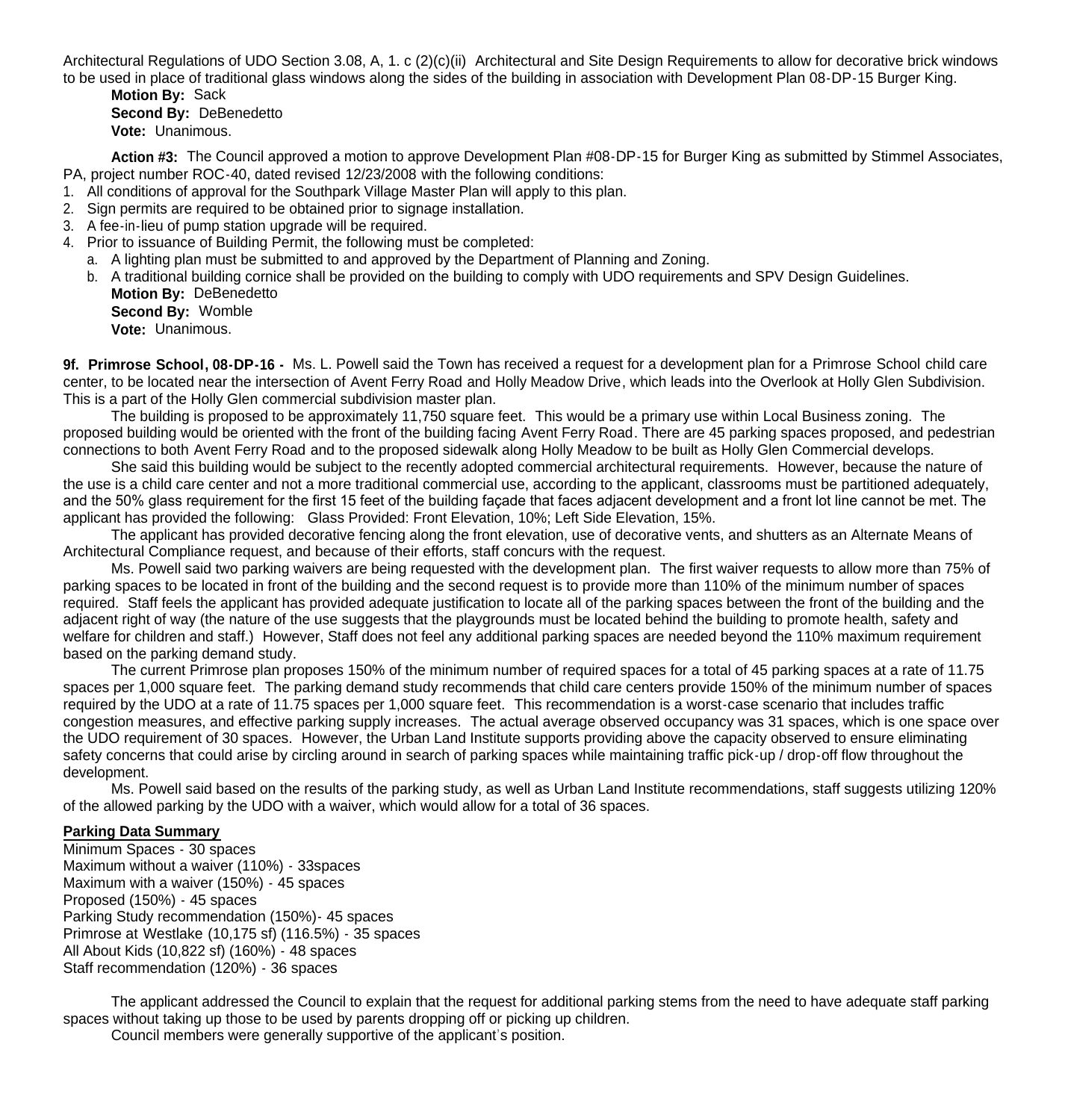**Action #1:** The Council approved a motion to make and accept the findings of fact to be recorded in the minutes for the Alternate Means of Compliance of UDO Section 3.08, A, c (2) 2. (c) (ii) 1. Architecture and Site Design Regulations to allow for reduction in the glass requirement along the primary facades of the child care center for Petition #08-DP-16 for Primrose School as submitted by Resource International, LTD., project # 205084.10 date revised 12/1/08.

Alternate Compliance Findings of Fact:

- 1. The proposed development represents the use of (*building material*s, colors, textures, *building* architecture, roof features, façade modulation, *building* orientation, *signs*, landscaping, lighting or *open space*) which will result in a development pattern which is equivalent to or superior to that achievable under the applicable regulations;
- 2. The proposed development will be compatible with and will enhance the *use* or value of area properties;
- 3. The proposed development is consistent with the intent of the *Comprehensive Plan*; and,
- 4. The proposed development is consistent with the intent and purpose of this UDO.
	- **Motion By:** VanFossen **Second By:** Sack **Vote:** Unanimous.

**Action #2:** Having made the necessary findings of fact, the Council approved a motion to approve the request to allow for Alternate Means of Compliance of UDO Section 3.08, A, c (2) 2. (c) (ii) 1. Architecture and Site Design Regulations for Petition #08-DP-16 for Primrose School to allow for a reduction in the glass requirement along of the primary facades of the child care center as submitted by Resource International, LTD., project # 205084.10 date revised 12/1/08.

**Motion By:** VanFossen **Second By:** Womble **Vote:** Unanimous.

**Action #3:** The Council approved a motion to make and accept the findings of fact to be recorded in the minutes of a waiver of regulations of UDO Section 7.04 E.,3 for Development Plan #08-DP-16 for Primrose School to allow more than 75% of the parking to be placed between the front building line and front property line as submitted by Resource International, LTD., project # 205084.10 date revised 12/1/08. Waiver Findings of Fact:

1. A parking demand study completed by a third party that provides evidence regarding:

- a. Peak usage estimates based on reliable data collected from comparable uses located within the same or similar market areas as the Town of Holly Springs. Comparable uses will be determined based on density, scale, bulk, area, type of activity, and location; and,
- b. Number of employees on the largest shift; and,
- c. Minimum number of spaces needed to meet the parking demand for the specific use; and,
- 2. The inclusion of parking above 110% of the minimum parking requirements; and, or locating more than 75% of the total number of *offstreet parking spaces* between the front *building line* and the property line will not cause negative impacts on the environment and adjacent properties (i.e. Will any additional screening, pervious pavement, shared parking, rain gardens, etc. be provided?); and,
- 3. The proposed development is consistent with the intent of the *Comprehensive Plan*; and,
- 4. The proposed development is consistent with the intent and purpose of this UDO.

**Motion By:** VanFossen **Second By:** Womble

**Vote:** Unanimous.

**Action #4:** Having made the necessary findings of fact, the Council approved a motion to grant a waiver of regulations of UDO Section 7.04 E.,3 for Development Plan #08-DP-16 for Primrose School to allow more than 75% of the parking to be placed between the front building line and front property line as submitted by Resource International, LTD., project # 205084.10 date revised 12/1/08.

**Motion By:** VanFossen **Second By:** Womble **Vote:** Unanimous.

**Action #5:** The Council approved a motion to make and accept the findings of fact to be recorded in the minutes of a Waiver of Regulations of UDO Section 7.04 E.,3 for Development Plan #08-DP-16 for Primrose School, to provide 150% of the minimum number of spaces required by the UDO, as submitted by Resource International, LTD., project # 205084.10 date revised 12/1/08.

Waiver Findings of Fact:

- 1. A parking demand study completed by a third party that provides evidence regarding:
	- a. Peak usage estimates based on reliable data collected from comparable uses located within the same or similar market areas as the Town of Holly Springs. Comparable uses will be determined based on density, scale, bulk, area, type of activity, and location;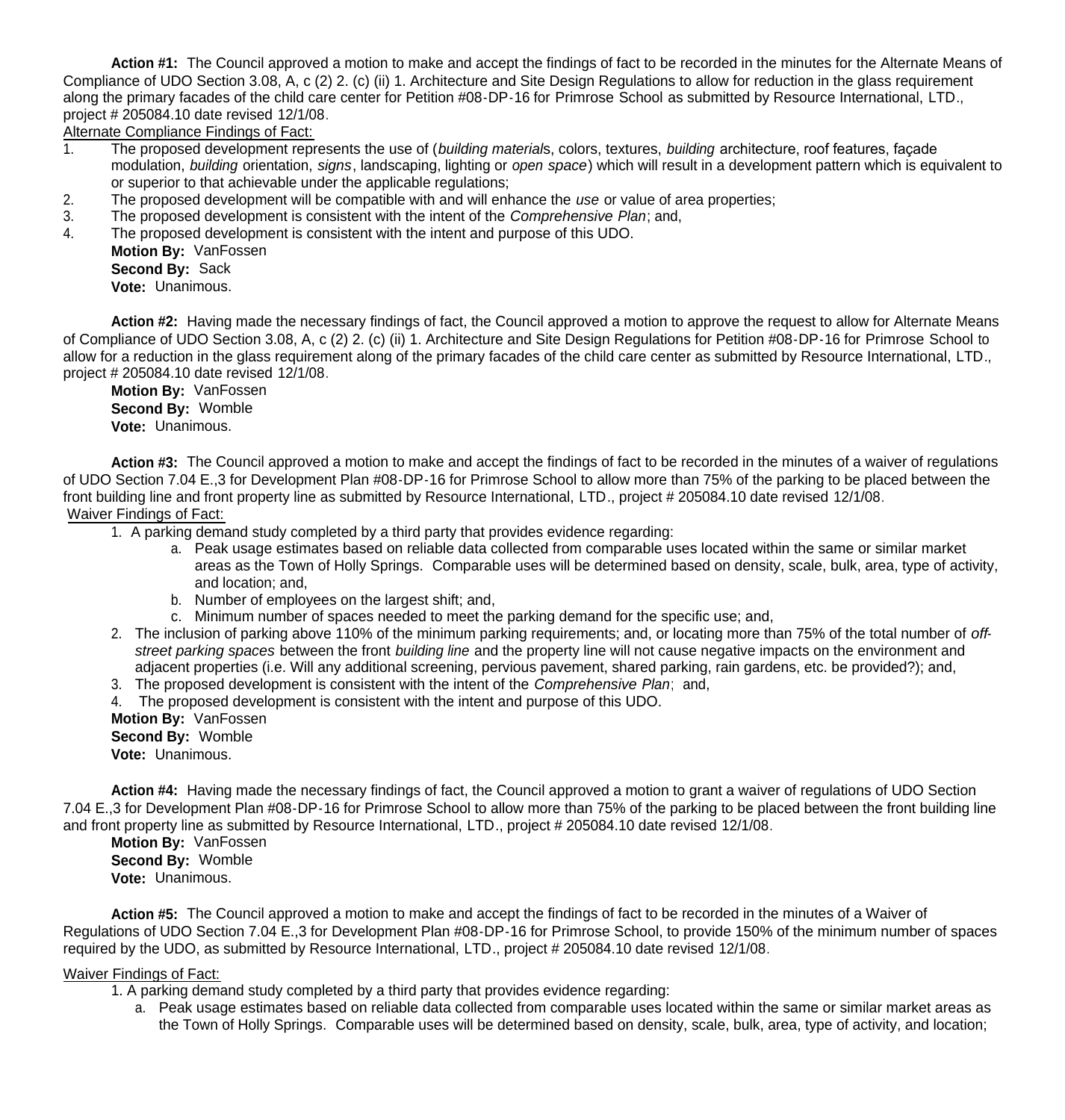and,

- b. Number of employees on the largest shift; and,
- c. Minimum number of spaces needed to meet the parking demand for the specific use; and,
- 2. The inclusion of parking above 110% of the minimum parking requirements; and, or locating more than 75% of the total number of *off-street parking spaces* between the front *building line* and the property line will not cause negative impacts on the environment and adjacent properties (i.e. Will any additional screening, pervious pavement, shared parking, rain gardens, etc. be provided?); and,
- 3. The proposed development is consistent with the intent of the *Comprehensive Plan*; and, 4. The proposed development is consistent with the intent and purpose of this UDO.

**Motion By:** VanFossen **Second By:** Womble **Vote:** Unanimous.

**Action #6:** Having made the necessary findings of fact, the Council approved a motion to grant a waiver of regulations of UDO Section 7.04 E.,3 for Development Plan #08-DP-16 for Primrose School, to provide 150% of the minimum number of spaces required by the UDO, as submitted by Resource International, LTD., project # 205084.10 date revised 12/1/08.

**Motion By:** VanFossen **Second By:** Sack **Vote:** Unanimous.

**Action #7:** The Council approved a motion to approve Development Plan #08-DP-16 for Primrose School as submitted by Resource International, LTD., project # 205084.10 date revised 12/1/08 with the following conditions:

- 1. This project is a portion of the Holly Glen Commercial Detailed Master Plan: all approval conditions for the Holly Glen Commercial Detailed Master Plan will apply to this plan as well.
- 2. A fee-in-lieu of upgrade will be required for this project for the Avent Ferry Road Pump Station and associated Force Main.
- 3. This project will be required to meet the Town of Holly Springs NPDES Ph. II Post Construction Stormwater Ordinance.
- 4. With the development of this lot any utility extensions needed to serve this lot will be required to be included with this development plan. This includes obtaining any necessary easements to construct the utility extension.
- 5. The following items are required with the 1<sup>st</sup> construction drawing submittal:
	- a. Offsite right-of-way must be dedicated for this project for the road frontage of the entire Holly Glen Commercial subdivision. *(If a waiver is granted for the Holly Glen Commercial Subdivision plan to phase road improvements, this condition may need to be revised)*
	- b. Offsite utility easements must be dedicated for this project for the sewer extension needed to serve this lot.
- 6. Prior to issuance of a land disturbance permit or construction drawing approval, the following items must be addressed:
	- a. Approval of Stormwater Management Plan is required.
	- b. Payment of the Stormwater Fee-in-Lieu will be required.
- 7. Within 10 business days of Town Council action of this plan, the following items must be addressed on revised plans:
	- a. Label the entrance on Avent Ferry Road as future right-in/right-out access only.
	- b. Include road improvements for Avent Ferry Road along the full subdivision frontage to be completed with this lot. *(If a waiver is granted for the Holly Glen Commercial Subdivision plan to phase road improvements, this condition may need to be revised)*
	- c. A TIA is required for this project. It has been submitted and is under review however there is still one significant comment outstanding that will need to be addressed prior to final approval. The TIA currently indicates that the traffic distribution would warrant a left turn lane into the site however staff feels that the distribution has an error in it that can be fixed easily and would likely not require a left turn lane. All other significant comments have been addressed at this time.

**Motion By:** VanFossen

**Second By:** Womble

**Vote:** Unanimous.

**9g. Holly Springs Citizens Academy** – Mr. Dean reported that staff, in response to a suggestion by Councilman Dickson, has initiated development of a leadership and education program for Holly Springs citizens. This multi-month program would inform participants about municipal government and leadership in the areas of development, public safety, public works and utilities, finance, parks and recreation, infrastructure and quality of life in Holly Springs. A maximum group of participants is expected to be 25 to 35, Mr. Dean said.

**Action:** The Council approved a motion to endorse the concept of the Citizens Academy.

 **Motion By:** Dickson **Second By:** Sack **Vote:** Unanimous.